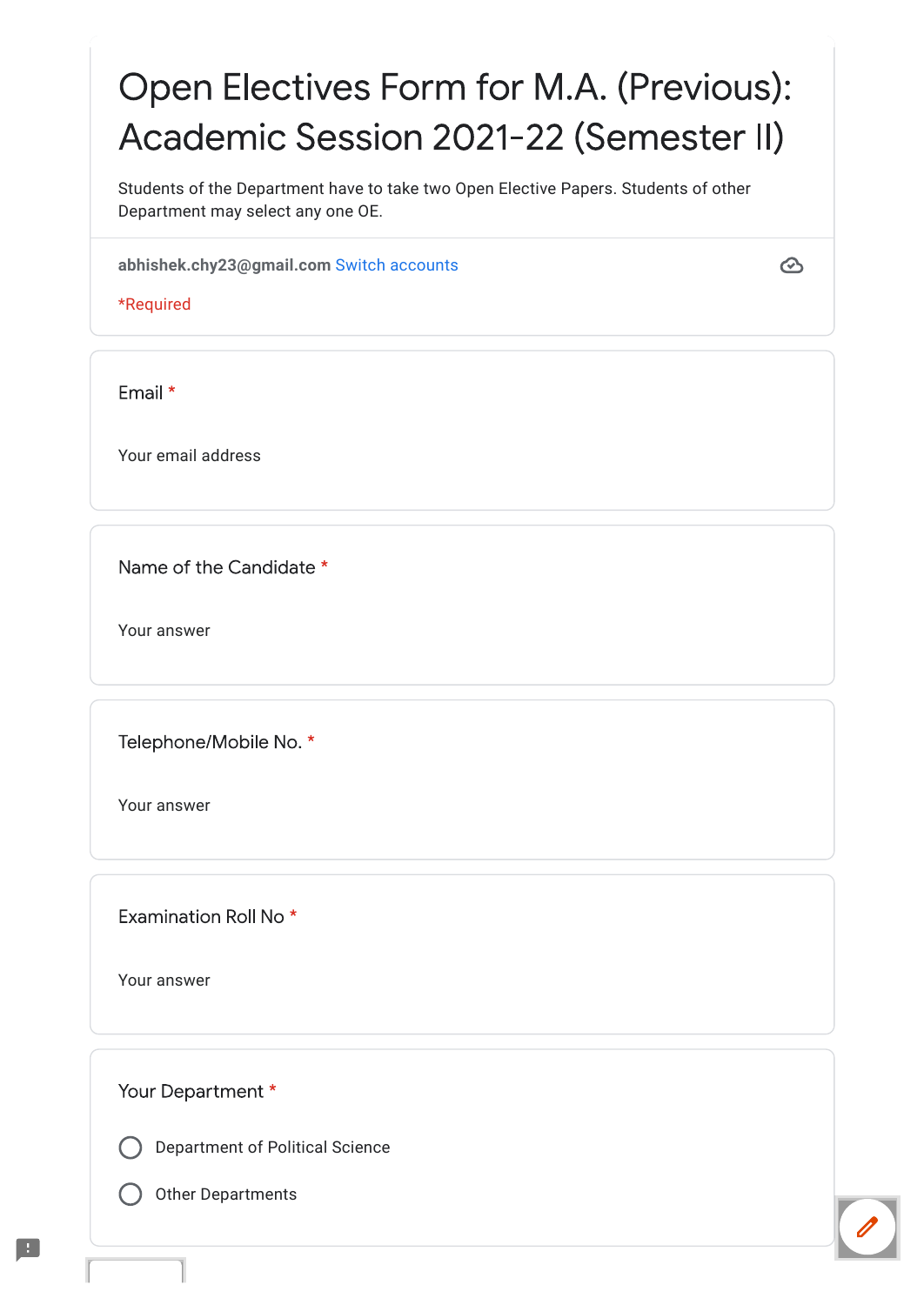

Never submit passwords through Google Forms.

This content is neither created nor endorsed by Google. [Report Abuse](https://docs.google.com/forms/u/0/d/e/1FAIpQLScEKSEk8w_2zx17ImlC7lELpZ-_Ic7t7dzhvkRiBjZ9js1cQw/reportabuse?source=https://docs.google.com/forms/d/e/1FAIpQLScEKSEk8w_2zx17ImlC7lELpZ-_Ic7t7dzhvkRiBjZ9js1cQw/viewform) - [Terms of Service](https://policies.google.com/terms) - [Privacy Policy](https://policies.google.com/privacy)

#### **Google [Forms](https://www.google.com/forms/about/?utm_source=product&utm_medium=forms_logo&utm_campaign=forms)**

B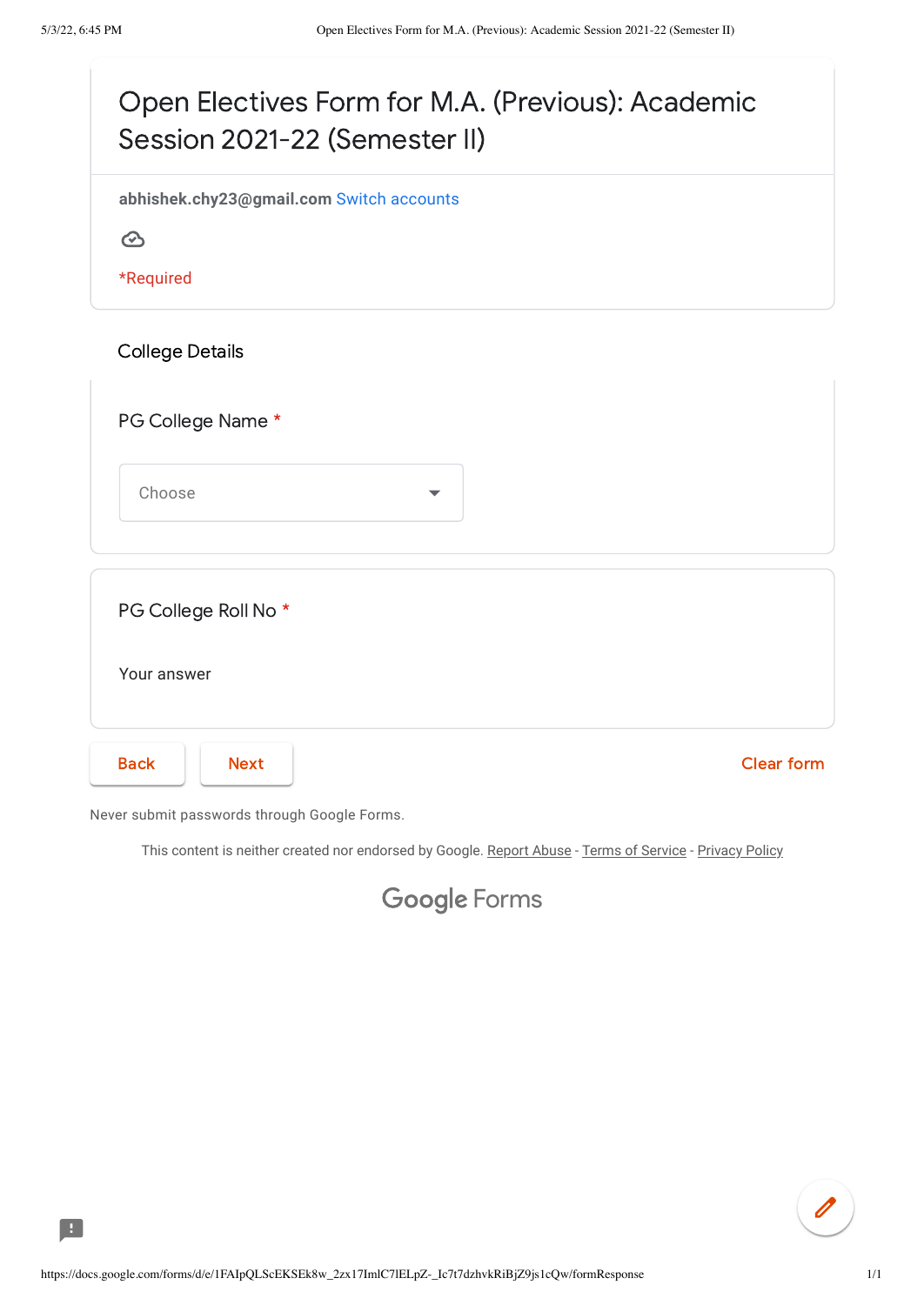## Open Electives Form for M.A. (Previous): Academic Session 2021-22 (Semester II)

**abhishek.chy23@gmail.com** Switch [accounts](https://accounts.google.com/AccountChooser?continue=https://docs.google.com/forms/d/e/1FAIpQLScEKSEk8w_2zx17ImlC7lELpZ-_Ic7t7dzhvkRiBjZ9js1cQw/formResponse&service=wise)

 $\odot$ 

\*Required

Choice of Open Electives

Students of the Department of Political Science have to take two Open Elective Papers. Please note that if you choose "Ethics and Governance" you cannot choose "Understanding the International" or "Environment". Similarly, if you choose "Political Institutions and Processes in India", you cannot choose "Security: An Interdisciplinary Discourse".

Open Elective A \*

- PS-OE 01 Ethics and Governance
- PS-OE 02 Understanding the International
- PS-OE 07 Environment
- NONE (If you choose to take Open Elective papers offered by other Departments)

#### Open Elective B \*

- PS-OE 03 Political Institutions and Processes in India
- PS-OE 06 Security: An Interdisciplinary Discourse
- NONE (If you choose to take Open Elective papers offered by other Departments)